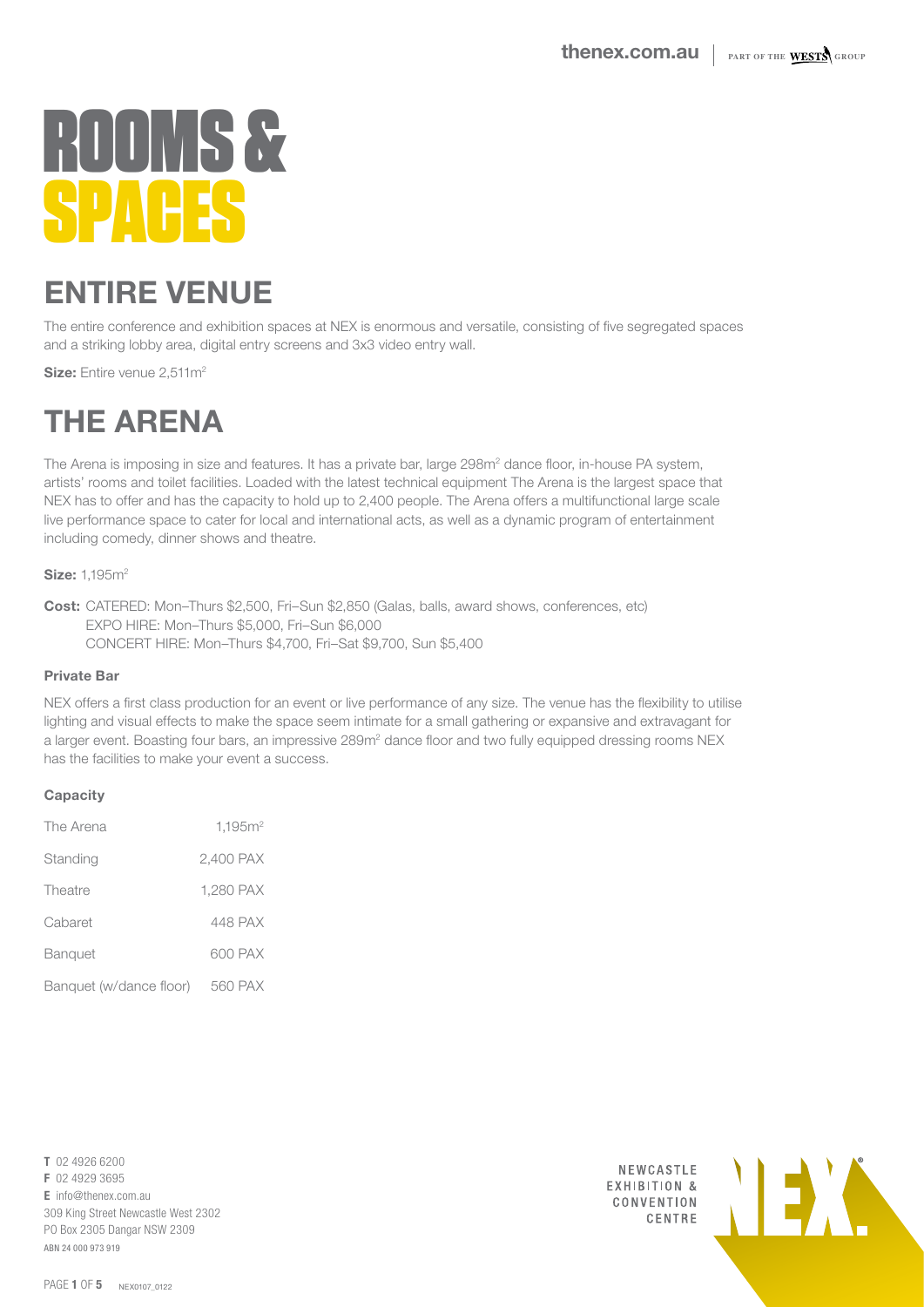#### TECHNICAL DETAILS

#### Production

The Arena features an impressive speaker system– the Martin Audio Multi-Cellular Array system. The audio system has been acoustically engineered by Martin Audio and will provide premium audio quality for any entertainment format or music type. Lighting includes 24 Martin wash lights to fully cover the stage. The three large on stage screens give flawless projection from the brand new EPSON 11000 ansi lumen projectors. Each screen can work separately or for a grand statement they can feature the same projection.

#### **Stage**

The stage is 9 metres deep, by 16 metres wide, and 1.1 metres high, with a stage to ceiling height of 9 metres.

#### Rigging

Clients need to submit a rigging plan for approval.

#### Loading Dock

The loading dock is situated at the southern end of the building, on Bull Street. It has two loading doors with a flat load-in to The Arena.

#### Lighting

NEX has a house lighting system that includes a mixture of Rush profile and wash, as well as lights that can be dimmed if required.

#### Dressing Rooms

The Arena has two dressing rooms, which includes a bathroom and two separate showers.

#### Seating

Temporary seating is available with a total capacity of 1,280.

#### Foyer

A portable Guest Relations desk and merchandise outlets are available to be placed in the foyer.

#### Air Conditioning

The Arena is fully air-conditioned.

#### Public Address System

There is an in-house PA system that provides coverage to the auditoriums and foyer.

T 02 4926 6200 F 02 4929 3695  $\mathsf{F}$  info@thenex.com.au 309 King Street Newcastle West 2302 PO Box 2305 Dangar NSW 2309 ABN 24 000 973 919

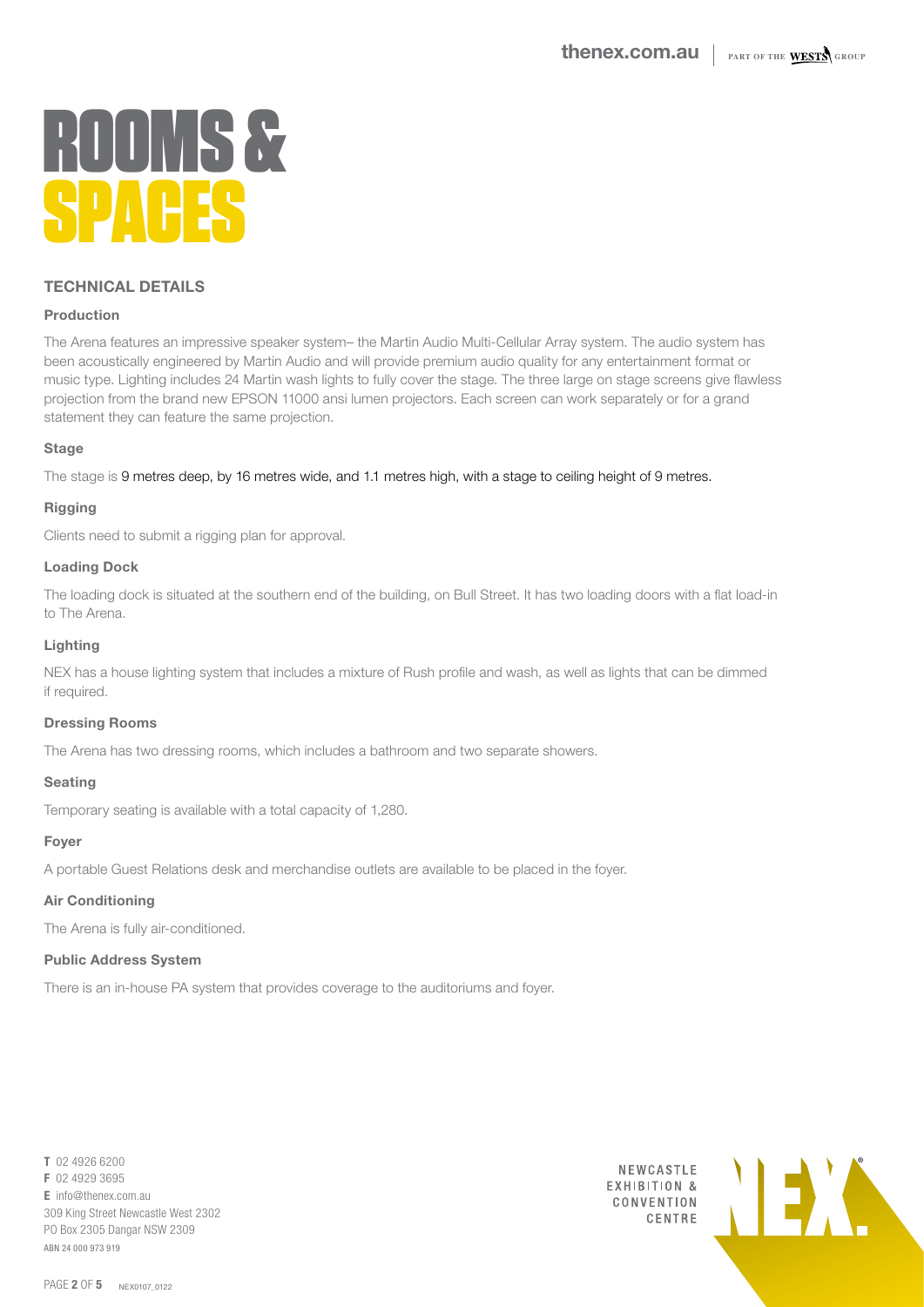### THE EXTRA

The Extra is a large space featuring a private bar, a 130m<sup>2</sup> dance floor and dedicated toilet facilities.

**Size: 412m<sup>2</sup>** 

Capacity: 830 (standing)

Cost: CATERED: Mon–Thurs \$1,000, Fri–Sun \$1,200; NON-CATERED: Mon–Thurs \$1,200, Fri–Sun \$1,500 CONCERT & EXPO HIRE: \$3,200

Dancefloor: 130m<sup>2</sup>

Private Bar

Stage:

The stage is 6 metres deep, by 9 metres wide, and 3 metres high floor to ceiling.

Rigging:

Clients need to submit a rigging plan for approval.

#### Loading Dock:

The loading dock is accessed from Bull Street. It has two loading doors with a flat load-in to The Extra.

#### Lighting:

NEX has a house lighting system that can be dimmed.

#### Dressing Rooms:

The Extra has two dressing rooms, which include a bathroom and two separate showers.

#### Seating:

Temporary seating is available with a total capacity of 400.

#### Foyer:

A portable Guest Relations desk and merchandise outlets are available.

#### Air Con:

The Extra is fully air-conditioned.

#### Public Address System:

There is an in-house PA system that provides coverage to room.

T 02 4926 6200 F 02 4929 3695 E info@thenex.com.au 309 King Street Newcastle West 2302 PO Box 2305 Dangar NSW 2309 ABN 24 000 973 919



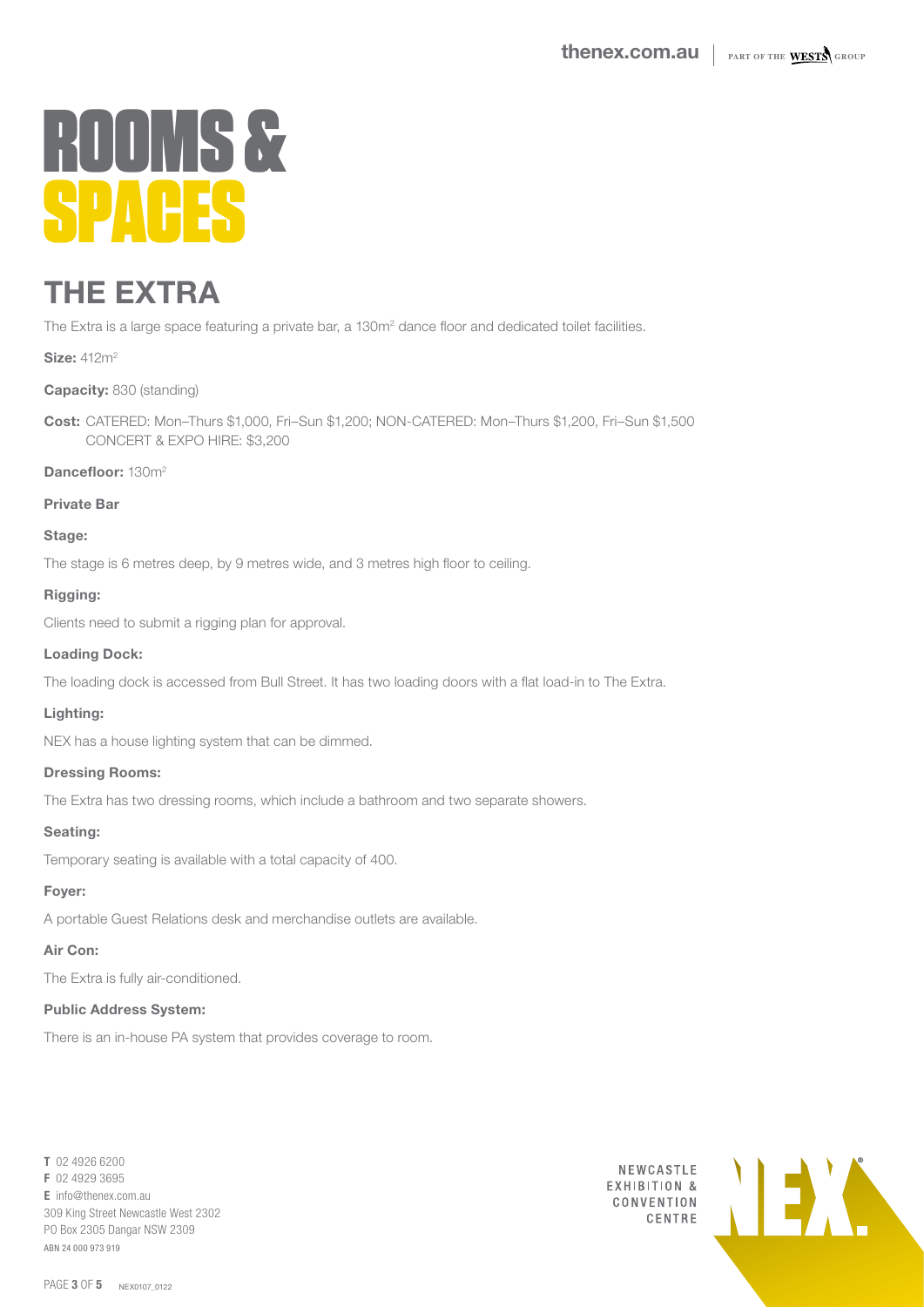### THE AVENUE

The Avenue features floor to ceiling windows that drench the space in light during the day. This space features a private bar area.

**Size: 774m<sup>2</sup>** 

Capacity: 600 (standing)

Cost: Mon–Thurs \$1,200, Fri–Sun \$1,200 EXPO HIRE: \$3,200

Private Bar

### THE VIVID

A smaller room ideal for meetings or intimate parties, The Vivid has a small private bar, retractable screen and dedicated toilet facilities.

**Size: 130m<sup>2</sup>** 

Capacity: 120 (cocktail)

Cost: Mon–Thurs \$400, Fri–Sun \$450

Private Bar

## KING STREET ROOM

A mid-size room ideal for meetings or parties, King Street Room has a small private bar and retractable screen.

**Size: 241m<sup>2</sup>** 

Capacity: 160 (cocktail)

Cost: Mon–Thurs \$450, Fri–Sun \$600

Private Bar

T 02 4926 6200 F 02 4929 3695 E info@thenex.com.au 309 King Street Newcastle West 2302 PO Box 2305 Dangar NSW 2309 ABN 24 000 973 919